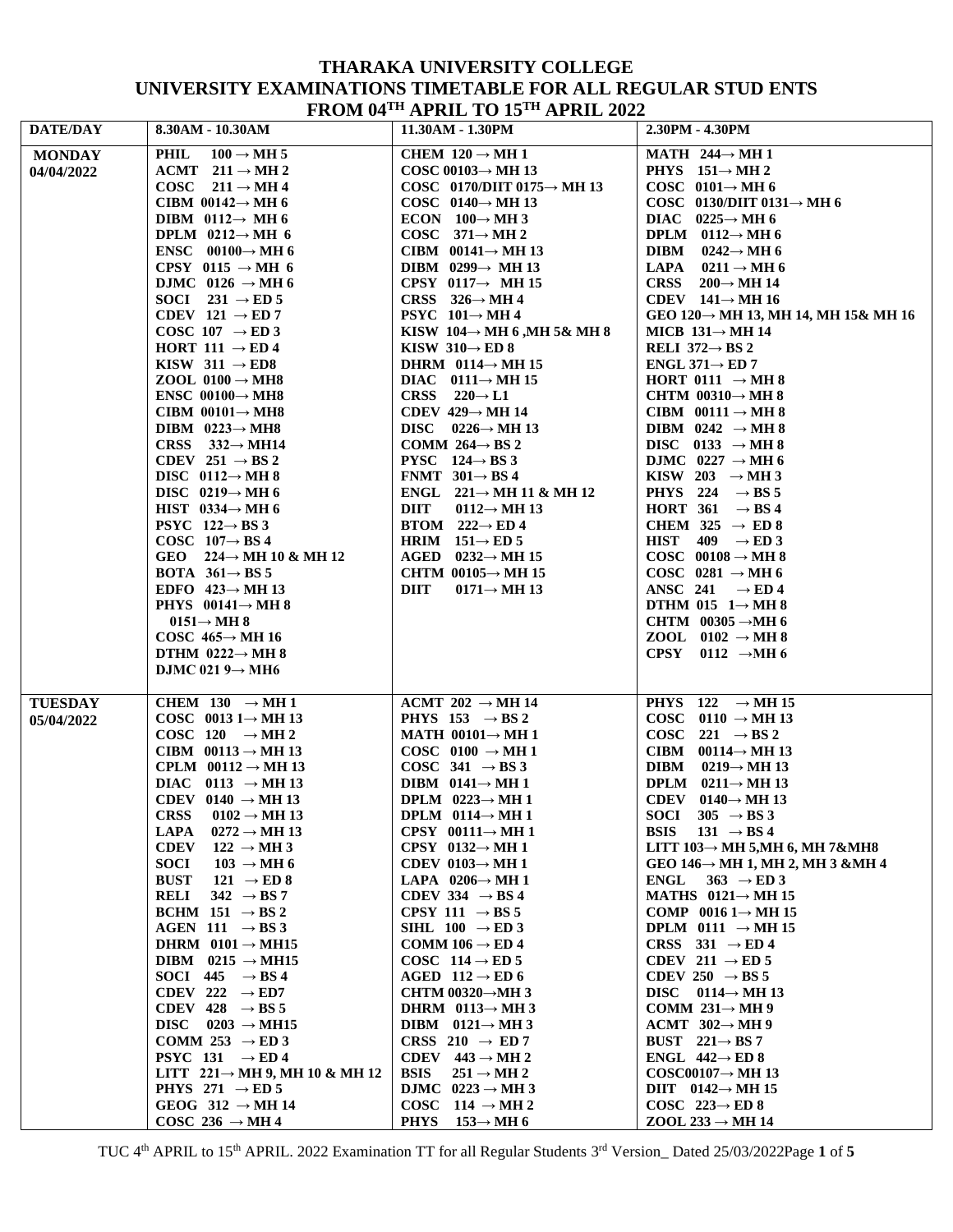| DATE/DAY                       | 8.30AM - 10.30AM                                                                                                                                                                                                                                                                                                                                                                                                                                                                                                                                                                                                                                                                                                                                                                                                                                                                                                                                                                                                                                                                                                                                                                                        | 11.30AM - 1.30PM                                                                                                                                                                                                                                                                                                                                                                                                                                                                                                                                                                                                                                                                                                                                                                                                                                                                                                                                                                                                                                                                                                                            | 2.30PM - 4.30PM                                                                                                                                                                                                                                                                                                                                                                                                                                                                                                                                                                                                                                                                                                                                                                                                                                                                                                                                                                                                                                                               |
|--------------------------------|---------------------------------------------------------------------------------------------------------------------------------------------------------------------------------------------------------------------------------------------------------------------------------------------------------------------------------------------------------------------------------------------------------------------------------------------------------------------------------------------------------------------------------------------------------------------------------------------------------------------------------------------------------------------------------------------------------------------------------------------------------------------------------------------------------------------------------------------------------------------------------------------------------------------------------------------------------------------------------------------------------------------------------------------------------------------------------------------------------------------------------------------------------------------------------------------------------|---------------------------------------------------------------------------------------------------------------------------------------------------------------------------------------------------------------------------------------------------------------------------------------------------------------------------------------------------------------------------------------------------------------------------------------------------------------------------------------------------------------------------------------------------------------------------------------------------------------------------------------------------------------------------------------------------------------------------------------------------------------------------------------------------------------------------------------------------------------------------------------------------------------------------------------------------------------------------------------------------------------------------------------------------------------------------------------------------------------------------------------------|-------------------------------------------------------------------------------------------------------------------------------------------------------------------------------------------------------------------------------------------------------------------------------------------------------------------------------------------------------------------------------------------------------------------------------------------------------------------------------------------------------------------------------------------------------------------------------------------------------------------------------------------------------------------------------------------------------------------------------------------------------------------------------------------------------------------------------------------------------------------------------------------------------------------------------------------------------------------------------------------------------------------------------------------------------------------------------|
|                                | COSC 0242 $\rightarrow$ MH 15<br>ACSC 111 $\rightarrow$ MH 5<br>AGRI 0233 $\rightarrow$ MH 15<br>DIAC $0241 \rightarrow$ MH 15<br>CPSY 0232 $\rightarrow$ MH 15                                                                                                                                                                                                                                                                                                                                                                                                                                                                                                                                                                                                                                                                                                                                                                                                                                                                                                                                                                                                                                         | BUST $222 \rightarrow MH$ 7<br><b>BOTA</b> 381 $\rightarrow$ BS 7<br>COSC 0280 $\rightarrow$ L1<br>DIIT $0111 \rightarrow L1$<br>COSC $442 \rightarrow BS7$<br>HRIM $142 \rightarrow BS$ 7<br>SOIL $100 \rightarrow \text{MH } 9$<br>DTHM $0122 \rightarrow MHz$<br>DTHM $0273 \rightarrow L1$<br>COMS 0100 $\rightarrow$ MH 10<br>CPSY 0116 $\rightarrow$ MH 3<br>CDEV 00140 $\rightarrow$ MH 3<br>$BTOM$ 0122 $\rightarrow$ MH5                                                                                                                                                                                                                                                                                                                                                                                                                                                                                                                                                                                                                                                                                                           | $BCHM 212 \rightarrow MH 16$<br>HRIM 152 $\rightarrow$ MH 16<br>DTHM $0121 \rightarrow$ MH 15<br><b>BOTA 0141<math>\rightarrow</math> MH 15</b><br>DISC 0204 $\rightarrow$ MH 13<br>CRSS 0103 $\rightarrow$ MH15                                                                                                                                                                                                                                                                                                                                                                                                                                                                                                                                                                                                                                                                                                                                                                                                                                                              |
| <b>WEDNESDAY</b><br>06/04/2022 | MATH $202/201 \rightarrow$ MH 5, MH 6,<br>7&MH8<br>COSC $00101 \rightarrow M H 1$<br>COSC $0150 \rightarrow MH1$<br>COSC $362 \rightarrow MH4$<br>CIBM $00112 \rightarrow MH1$<br>DIAC $0227 \rightarrow M H 1$<br>DPLM $0161 \rightarrow MH1$<br>CDEV 00103 $\rightarrow$ MH 1<br>CPSY 0116 $\rightarrow$ MH 1<br>CRSS $0140 \rightarrow MH1$<br><b>PPMA</b> $0110 \rightarrow MH1$<br>CDEV $324 \rightarrow ED 8$<br><b>ENSC</b> $100 \rightarrow \text{MH } 2$<br>COMM $103 \rightarrow BS2$<br>RELI<br>$161 \rightarrow M H 9$<br><b>EDCI</b><br>$334 \rightarrow \text{MH } 10$<br>CPLM $00141 \rightarrow$ MH 3<br>ZOOL 0143 $\rightarrow$ MH 3<br>CRSS $352 \rightarrow BS3$<br>CDEV 224 $\rightarrow$ ED 7<br>CDEV $417 \rightarrow BS4$<br>DISC $0225 \rightarrow MH1$<br>BSIS 241 $\rightarrow$ BS 5<br>DJMC $0225 \rightarrow \text{MH } 3$<br>RELI $231 \rightarrow MH$ 13<br><b>BOTA</b> 271 $\rightarrow$ <b>ED</b> 3<br>GEOG $322 \rightarrow \text{MH } 15$<br>EDCI 343 $\rightarrow$ ED 4<br>EAPE $422 \rightarrow ED 5$<br>COSC $00105 \rightarrow MH1$<br>HRIM $141 \rightarrow ED 8$<br>AGEC 111 $\rightarrow$ ED 8<br>DTHM $0252 \rightarrow MHz$<br>DHRM $0111 \rightarrow M H 1$ | MATH $141 \rightarrow$ MH1, MH2, MH3, MH4<br><b>PHYS</b> $0111 \rightarrow \text{MH } 13$<br>COSC 327 $\rightarrow$ MH 6<br>CPLM 0115 $\rightarrow$ MH 13<br>DIBM 0218 $\rightarrow$ MH 13<br>DIBM $0251 \rightarrow$ MH 13<br>CRSS 00113 $\rightarrow$ MH 13<br>DJMC 0123 $\rightarrow$ MH 13<br>CDEV 0104 $\rightarrow$ MH 13<br>LAPA 0204 $\rightarrow$ MH 13<br>SOCI 101 $\rightarrow$ MH 7<br>AGRI 102 $\rightarrow$ MH 8<br>SOIL 0100 $\rightarrow$ MH 15<br>COMS $00101 \rightarrow$ MH 15<br>DHRM /DIBM 0115 $\rightarrow$ MH 15<br>DIBM $0251 \rightarrow$ MH 15<br>CRSS $351 \rightarrow ED 8$<br>CDEV 220 $\rightarrow$ BS 2<br>DISC 0124 $\rightarrow$ L1<br>FOST 221 $\rightarrow$ BS 4<br>RELI 232 $\rightarrow$ BS 5<br>BUST $321 \rightarrow ED$ 7<br>EDCI 341 $\rightarrow$ ED 3<br>$COSC 320 \rightarrow ED 4$<br>$COSC 00106 \rightarrow L1$<br>PHYS 342 $\rightarrow$ ED 5<br>HRIM 121 $\rightarrow$ ED 6<br>AGEC 0243 $\rightarrow$ L1<br>DTHM 0143 $\rightarrow$ L1<br>AGRI 0102 $\rightarrow$ L1<br>COSC 0102 $\rightarrow$ L1<br>DIAC 0221 $\rightarrow$ L1<br>LITT 104 $\rightarrow$ MH 9, MH 10, MH 11 &<br>MH 12 | PHYS 134 $\rightarrow$ ED 2<br>COSC $0141 \rightarrow M H 1$<br>DIAC $0112 \rightarrow MH1$<br>DIBM $0224 \rightarrow MH1$<br>CDEV $00150 \rightarrow MH1$<br>SOCI 0101 $\rightarrow$ MH 1<br>CDEV 0111 $\rightarrow$ MH 1<br>CRSS 201 $\rightarrow$ MH 2<br>CDEV 325 $\rightarrow$ MH 4<br>BSIS $120 \rightarrow \text{MH } 5$<br>MATH $100 \rightarrow$ MH 6<br>HIST $152 \rightarrow$ MH 7<br>DIBM $0102 \rightarrow MH8$<br>DIAC $0222 \rightarrow MH8$<br>BSIS $206 \rightarrow \text{MH } 9$<br>COMM 242 $\rightarrow$ MH 11<br>ACMT 312 $\rightarrow$ MH 12<br>HIST $222 \rightarrow ED 8\& ED 7$<br>CHEM $221 \rightarrow BS7$<br>MATH $303 \rightarrow BS7$<br>KISW $412 \rightarrow BS$ 5<br>COSC $0273 \rightarrow MH8$<br>COSC $436 \rightarrow MH 10$<br>BCHM $272 \rightarrow ED3$<br>BOTA $0253 \rightarrow MH3$<br>CHTM $00401 \rightarrow MH3$<br>DTHM $0141 \rightarrow MH3$<br>EDCI 336 $\rightarrow$ L1<br>CHTM $00201 \rightarrow MH3$<br>TOHM 0122 $\rightarrow$ MH3<br>ENGL $104 \rightarrow MH$ 13, MH 14, MH 15& M16<br>CRSS 0130 $\rightarrow$ MH 3 |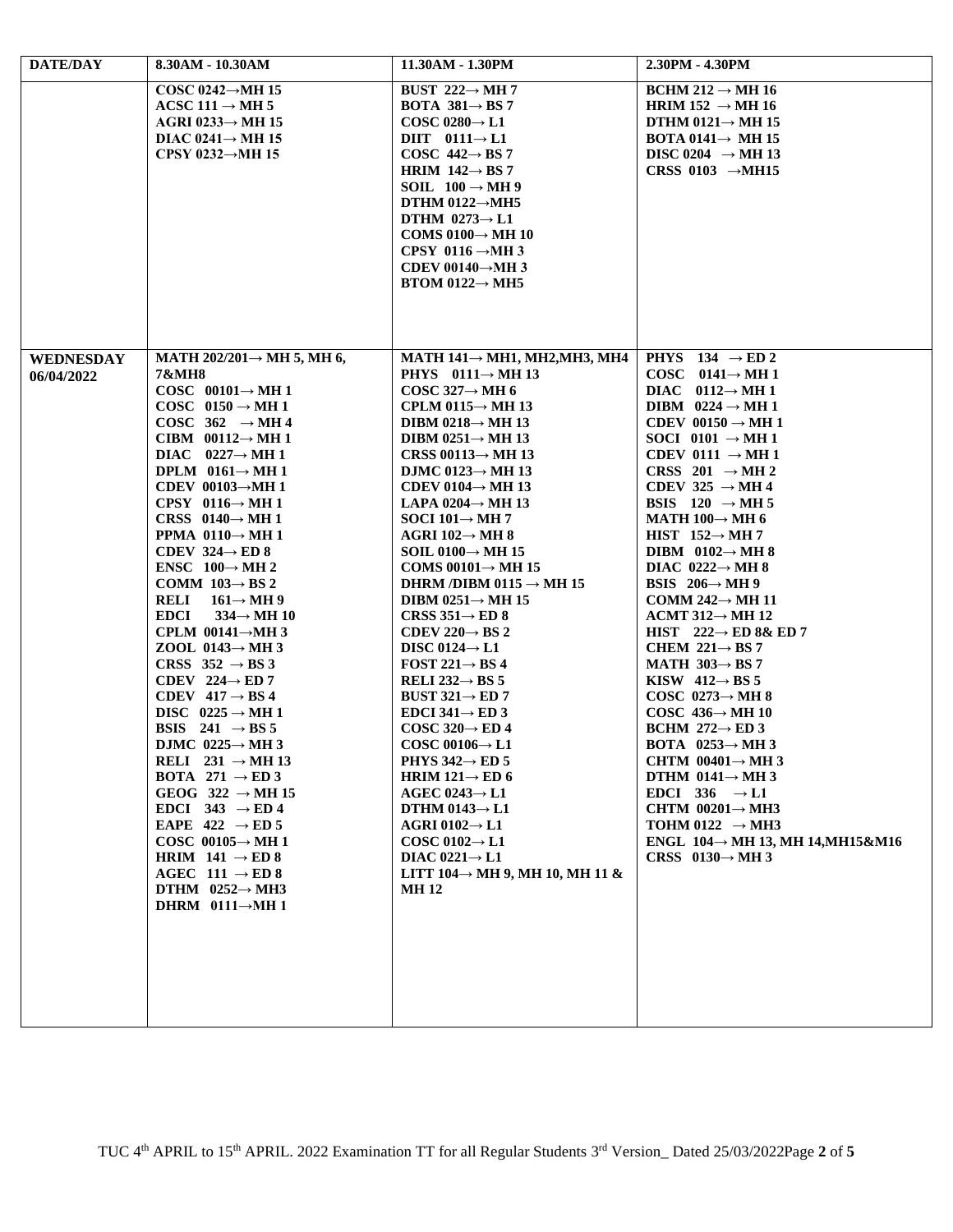| DATE/DAY        | 8.30AM - 10.30AM                                                       | 11.30AM - 1.30PM                                                        | 2.30PM - 4.30PM                                                 |
|-----------------|------------------------------------------------------------------------|-------------------------------------------------------------------------|-----------------------------------------------------------------|
| <b>THURSDAY</b> | COSC 00171 $\rightarrow$ MH 13                                         | COSC 104 $\rightarrow$ MH 2                                             | COSC /MATH $0172 \rightarrow MH$ 1                              |
| 07/04/2022      | COSC 0120 $\rightarrow$ MH 13                                          | EDCI 201 $\rightarrow$ MH 1                                             | COSC 231 $\rightarrow$ BS 2                                     |
|                 | COSC 100 $\rightarrow$ MH 2                                            | COSC 0171 $\rightarrow$ MH 10                                           | COSC 381 $\rightarrow$ BS 2                                     |
|                 | CPLM 0114 $\rightarrow$ MH 13                                          | DIBM 0122 $\rightarrow$ MH 10                                           | CPLM 0113 $\rightarrow$ MH 1                                    |
|                 | DIBM 0132 $\rightarrow$ MH 13                                          | DPLM $0213 \rightarrow$ MH 10                                           | DIAC 0226 $\rightarrow$ MH 1                                    |
|                 | DIBM 0216/DIBM 0211/DISC 0132 $\rightarrow$                            | COSC 103 $\rightarrow$ ED 8                                             | CDEV 00120 $\rightarrow$ MH 1                                   |
|                 | <b>MH13</b>                                                            | CDEV 00104 $\rightarrow$ MH 10                                          | CRSS 00112 $\rightarrow$ MH 1                                   |
|                 | <b>ECON 121/BCOM 104→MH1&amp;MH3</b><br>CRSS 00108 $\rightarrow$ MH 13 | CDEV 0120 $\rightarrow$ MH 10<br>CDEV 318 $\rightarrow$ MH 9            | DJMC 0125 $\rightarrow$ MH 1<br>CRSS 0104 $\rightarrow$ MH 1    |
|                 | CPSY 0114 $\rightarrow$ MH 15                                          | PHIL 106 $\rightarrow$ MH 7                                             | BSIS $102 \rightarrow$ BS 3                                     |
|                 | CRSS 0120 $\rightarrow$ MH 15                                          | CRSS 102 $\rightarrow$ ED 8                                             | RELI 122 $\rightarrow$ MH 6                                     |
|                 | CDEV 123 $\rightarrow$ ED 6                                            | ZOOL $102 \rightarrow BS2$                                              | AGR 101 $\rightarrow$ BS 4                                      |
|                 | COMM $105 \rightarrow BS$ 2                                            | EDCI 335 $\rightarrow$ MH 3                                             | EDCI 333 $\rightarrow$ ED7                                      |
|                 | ENGL 333 $\rightarrow$ ED 5                                            | HORT 0170 $\rightarrow$ MH 12                                           | LITT $351 \rightarrow ED 8$                                     |
|                 | <b>BOTA 111<math>\rightarrow</math> ED 4</b>                           | ZOOL 00143 $\rightarrow$ MH 12                                          | <b>BOTA 0101<math>\rightarrow</math>MH 3</b>                    |
|                 | CHTM 00130 $\rightarrow$ MH 15                                         | DHRM 0112 $\rightarrow$ MH 12                                           | DIBM 0111 $\rightarrow$ MH 3                                    |
|                 | DIBM 0101 $\rightarrow$ MH 15                                          | CDEV 416 $\rightarrow$ BS 5                                             | DIBM 0214 $\rightarrow$ MH 3                                    |
|                 | CRSS 204 $\rightarrow$ MH 14                                           | COMM 252 $\rightarrow$ BS 4                                             | SOCI 353 $\rightarrow$ ED 6                                     |
|                 | CRSS $350 \rightarrow MH$ 14                                           | ACMT 390 $\rightarrow$ BS 3                                             | CDEV 212 $\rightarrow$ ED 5                                     |
|                 | CDEV 215 $\rightarrow$ MH 9                                            | HIST 254 $\rightarrow$ MH 6                                             | CDEV 210 $\rightarrow$ ED 3                                     |
|                 | DISC 0242 $\rightarrow$ MH 13                                          | <b>BOTA 251<math>\rightarrow</math> ED 3</b>                            | DISC 0224 $\rightarrow$ MH 3                                    |
|                 | COMS $101 \rightarrow MH6$                                             | EDCI 338 $\rightarrow$ BS 7                                             | DJMC 0226 $\rightarrow$ MH 3                                    |
|                 | KISW 204 $\rightarrow$ MH 10, MH 11&MH12                               | ZOOL 341 $\rightarrow$ ED 4                                             | RELI 122 $\rightarrow$ MH 2                                     |
|                 | PHYS $281 \rightarrow MH 16$                                           | EAPE $421 \rightarrow ED$ 5                                             | GEO 221 $\rightarrow$ MH 10 & MH 12                             |
|                 | AGEC 241 $\rightarrow$ MH 16                                           | COSC 270 $\rightarrow$ ED 6                                             | ZOOL 231 $\rightarrow$ MH 9                                     |
|                 | EDCI 337 $\rightarrow$ MH 8                                            | $COSC 475 \rightarrow ED 7$                                             | EDCI 333 $\rightarrow$ MH 7                                     |
|                 | COSC 325 $\rightarrow$ BS 3                                            | DTHM 0161 $\rightarrow$ ED 8                                            | PHYS $372 \rightarrow$ MH 4                                     |
|                 | COSC 00104 $\rightarrow$ MH 13                                         | CHTM 00303 $\rightarrow$ ED 8                                           | HIST 449 $\rightarrow$ MH 5                                     |
|                 | COSC $484 \rightarrow MH4$                                             | DTHM 0142 $\rightarrow$ ED 8                                            | COSC 0211 $\rightarrow$ MH 1                                    |
|                 | HRIM 123 $\rightarrow$ MH 4                                            | DIAC 0223 $\rightarrow$ ED 8                                            | AGED 222 $\rightarrow$ MH 6                                     |
|                 | CHEM $103 \rightarrow$ MH 7 & MH 9                                     | MATH $242 \rightarrow$ MH 13, MH 14, MH15<br>BSIS 262 $\rightarrow$ MH4 | BCHM 222 $\rightarrow$ MH 6                                     |
|                 | HORT 0271 $\rightarrow$ MH 13<br>DTHM 072 $\rightarrow$ MH 15          |                                                                         | HRIM $171 \rightarrow MH$ 6<br>CHEM 0112 $\rightarrow$ MH 3     |
|                 | MATH $0121 \rightarrow$ MH 13                                          |                                                                         | CPSY 0113 $\rightarrow$ MH 3                                    |
|                 | $BCHM 131 \rightarrow BS 4$                                            |                                                                         | COSC 260 $\rightarrow$ MH2                                      |
|                 |                                                                        |                                                                         |                                                                 |
|                 |                                                                        |                                                                         |                                                                 |
|                 |                                                                        |                                                                         |                                                                 |
|                 |                                                                        |                                                                         |                                                                 |
|                 |                                                                        |                                                                         |                                                                 |
|                 |                                                                        |                                                                         |                                                                 |
|                 |                                                                        |                                                                         |                                                                 |
|                 |                                                                        |                                                                         |                                                                 |
|                 |                                                                        |                                                                         |                                                                 |
|                 |                                                                        |                                                                         |                                                                 |
|                 |                                                                        |                                                                         |                                                                 |
| <b>FRIDAY</b>   | PHYS 00101 $\rightarrow$ MH 13                                         | ACMT 111 $\rightarrow$ ED 4                                             | FNMT $101 \rightarrow$ MH 2                                     |
| 08/04/2022      | COSC 222 $\rightarrow$ MH 2                                            | COSC 00102 $\rightarrow$ MH 10                                          | COSC 102 $\rightarrow$ MH 4                                     |
|                 | COSC 333 $\rightarrow$ MH 4                                            | COSC 0160 $\rightarrow$ MH 10                                           | CPLM 00131 $\rightarrow$ MH 13                                  |
|                 | DIBM 0103 $\rightarrow$ MH 13                                          | COSC 130 $\rightarrow$ BS 2                                             | DIBM 0113 $\rightarrow$ MH 13                                   |
|                 | DPLM $0222 \rightarrow$ MH 13                                          | COSC $363 \rightarrow BS3$                                              | DPLM $0151 \rightarrow$ MH 13                                   |
|                 | CRSS 00114 $\rightarrow$ MH 13                                         | DIAC 0114 $\rightarrow$ MH 10<br>DPLM 0214 $\rightarrow$ MH 10          | DIAC 0231 $\rightarrow$ MH 13<br>CDEV 00121 $\rightarrow$ MH 13 |
|                 | CPSY 0122 $\rightarrow$ MH 13<br>CRSS 0111 $\rightarrow$ MH 13         | CDEV 00113 $\rightarrow$ MH 10                                          | CPSY 0118 $\rightarrow$ MH 13                                   |
|                 | EPSY 0233 $\rightarrow$ MH 13                                          |                                                                         | DJMC 0122 $\rightarrow$ MH 13                                   |
|                 | BSIS $103 \rightarrow MH4$                                             | DJMC $0121 \rightarrow$ MH 10<br>CRSS 240 $\rightarrow$ BS 4            | DIAC 0231 $\rightarrow$ MH 13                                   |
|                 | KISW 103 $\rightarrow$ MH5,MH6,MH7& MH8                                | CDEV 120 $\rightarrow$ ED 7                                             | HIST 131 $\rightarrow$ MH 10 & MH 2                             |
|                 | ZOOL $103 \rightarrow MH9$                                             | BSIS $140 \rightarrow ED3$                                              | <b>BOTA 121<math>\rightarrow</math> MH 7</b>                    |
|                 | HIST $356 \rightarrow MH$ 7                                            | COMM 104 $\rightarrow$ ED 4                                             | EDCI 332 $\rightarrow$ MH 9                                     |
|                 | $BCHM 121 \rightarrow BS 7$                                            | KISW 312 $\rightarrow$ MH 1                                             | LITT $326 \rightarrow BS$ 7                                     |
|                 | CHEM 0111 $\rightarrow$ MH 15                                          | BOTA 0241 $\rightarrow$ MH 12                                           | CHTM 00120 $\rightarrow$ MH 15                                  |
|                 | CHTM 00140 $\rightarrow$ MH 15                                         | CIBM 00121/DPLM 0141 $\rightarrow$ MH 12                                | CPLM 00111 $\rightarrow$ MH 15                                  |
|                 | DHRM 0116 $\rightarrow$ MH 15                                          | DIBM 0131 $\rightarrow$ MH 110                                          | DIAC $0231 \rightarrow$ MH 15                                   |
|                 | CRSS 241 $\rightarrow$ BS 2                                            | CRSS 203 $\rightarrow$ BS 5                                             | CRSS 333 $\rightarrow$ BS 3                                     |
|                 | CDEV 252 $\rightarrow$ BS 3                                            | $PSYC$ 123 $\rightarrow$ BS 7                                           |                                                                 |

TUC 4 th APRIL to 15th APRIL. 2022 Examination TT for all Regular Students 3 rd Version\_ Dated 25/03/2022Page **3** of **5**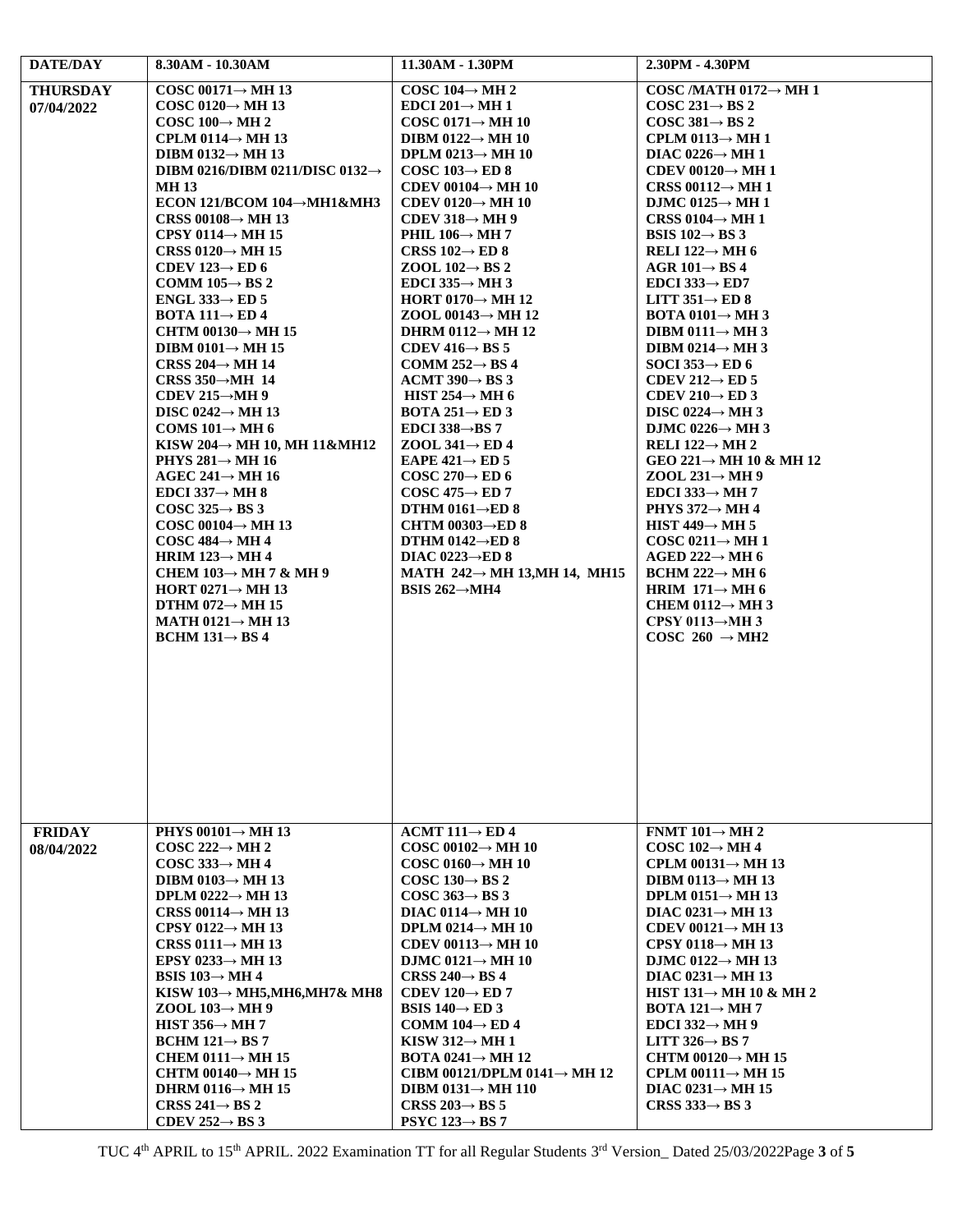| <b>DATE/DAY</b>              | 8.30AM - 10.30AM                                                                                                                                                                                                                                                                                                                                                                                                                                                                                                                                                                                                                                                                                                                                                                                                                                                                                                                                                                                                                                                 | 11.30AM - 1.30PM                                                                                                                                                                                                                                                                                                                                                                                                                                                                                                                                                                                                                                                                                                                                                                               | 2.30PM - 4.30PM                                                                                                                                                                                                                                                                                                                                                                                                                                                                                                                                                                                                                                                                                                                                                                   |
|------------------------------|------------------------------------------------------------------------------------------------------------------------------------------------------------------------------------------------------------------------------------------------------------------------------------------------------------------------------------------------------------------------------------------------------------------------------------------------------------------------------------------------------------------------------------------------------------------------------------------------------------------------------------------------------------------------------------------------------------------------------------------------------------------------------------------------------------------------------------------------------------------------------------------------------------------------------------------------------------------------------------------------------------------------------------------------------------------|------------------------------------------------------------------------------------------------------------------------------------------------------------------------------------------------------------------------------------------------------------------------------------------------------------------------------------------------------------------------------------------------------------------------------------------------------------------------------------------------------------------------------------------------------------------------------------------------------------------------------------------------------------------------------------------------------------------------------------------------------------------------------------------------|-----------------------------------------------------------------------------------------------------------------------------------------------------------------------------------------------------------------------------------------------------------------------------------------------------------------------------------------------------------------------------------------------------------------------------------------------------------------------------------------------------------------------------------------------------------------------------------------------------------------------------------------------------------------------------------------------------------------------------------------------------------------------------------|
|                              | CDEV 254 $\rightarrow$ BS 4<br>DISC 0113 $\rightarrow$ MH13<br>DJMC 0224 $\rightarrow$ MH 13<br>$PSYC 125 \rightarrow ED 7$<br>MATH $347 \rightarrow$ ED 6<br>ENGL 212 $\rightarrow$ MH 10, MH 11&MH 12<br>PHYS $352 \rightarrow$ ED 3<br>RELI 474 $\rightarrow$ BS 7<br>COSC 483 $\rightarrow$ ED 3<br>BCHM 242 $\rightarrow$ BS 7<br>NURS $133 \rightarrow BS 7$<br>SOIL $0320 \rightarrow \text{MH } 15$<br>ENSC 0100 $\rightarrow$ MH 15<br>DTHM 0282 $\rightarrow$ MH 13<br>DTHM 0111 $\rightarrow$ MH 13<br>DIIT 0101 $\rightarrow$ MH 13                                                                                                                                                                                                                                                                                                                                                                                                                                                                                                                  | MATH 306 $\rightarrow$ MH 2<br>EDCI 342 $\rightarrow$ MH 7<br>LITT $432 \rightarrow MH$ 15<br>COSC 00190 $\rightarrow$ MH 8<br>COSC 0261 $\rightarrow$ MH 8<br>DIIT 0131 $\rightarrow$ MH 8<br>COSC 250/COSC 251 $\rightarrow$ BS 7<br>AGED 213 $\rightarrow$ BS 7<br>NURS $171 \rightarrow BS 7$<br>HORT 0261 $\rightarrow$ MH 8<br>AGED 0112 $\rightarrow$ MH 8                                                                                                                                                                                                                                                                                                                                                                                                                              | CDEV 225 $\rightarrow$ BS 2<br>BSIS 211 $\rightarrow$ BS 3<br>COMM 243 $\rightarrow$ BS 4<br>LITT 222 $\rightarrow$ MH 6 & MH 8<br>CHEM 212 $\rightarrow$ ED 8<br>PHYS 326 $\rightarrow$ ED 7<br>RELI 470 $\rightarrow$ ED 5<br>COSC 224 $\rightarrow$ ED 4<br>COSC 102 $\rightarrow$ ED 3<br>BIOC 204 $\rightarrow$ BS 5<br>DTHM 0244 $\rightarrow$ MH 13<br>AGEN 0112 $\rightarrow$ MH 15<br>DIIT $0121 \rightarrow MH$ 15<br>BUST 211 $\rightarrow$                                                                                                                                                                                                                                                                                                                            |
| <b>MONDAY</b><br>11/04/2022  | MATH $123 \rightarrow$ MH13, MH14,15, MH16<br><b>BPLM 212<math>\rightarrow</math> MH 2</b><br><b>BEEM 112<math>\rightarrow</math> MH 4</b><br><b>BPLM 111<math>\rightarrow</math> MH 7</b><br>SOCI 111 $\rightarrow$ BS 2<br>PHIL 109 $\rightarrow$ MH 6<br>CHTM 00110 $\rightarrow$ MH 8<br>DHRM 0217 $\rightarrow$ MH 8<br>BCOP 233 $\rightarrow$ MH 7<br>BPLM 315 $\rightarrow$ BS 3<br>ECON 234 $\rightarrow$ BS 4<br>MATH $343 \rightarrow$ ED7<br>$BCOM 202 \rightarrow BS 5$<br>$BCOM 351 \rightarrow ED 6$<br>$BCOM 434 \rightarrow ED 5$<br>CDEV 415 $\rightarrow$ ED 4<br>DISC 0227 $\rightarrow$ MH 8<br>BSIS 230 $\rightarrow$ ED 3<br>ZOOL 331 $\rightarrow$ MH 9<br>ENGL $422 \rightarrow$ MH 11<br>DIIT 0141 $\rightarrow$ MH 8<br>COSC ELECTIVES $\rightarrow$ MH 5<br>NURS $111 \rightarrow MH$ 5<br>DTHM 0112 $\rightarrow$ MH 8<br>ZOOL 220 $\rightarrow$ MH 6<br>COSC 226 $\rightarrow$ MH 10<br><b>BPLM 215<math>\rightarrow</math> ED 8</b><br>CPSY 0111 $\rightarrow$ MH 8<br>EPSY 00121 $\rightarrow$ MH 8<br>$AGEN 112 \rightarrow BS7$ | <b>BEEM 113<math>\rightarrow</math> ED 7</b><br>$BCOM 212 \rightarrow ED 6$<br>$BCOM 303 \rightarrow ED 5$<br>AGEN $131 \rightarrow ED4$<br>$BCOP 202 \rightarrow ED 3$<br><b>BPLM 223<math>\rightarrow</math> BS 5</b><br>MATHS 201 $\rightarrow$ ED 8<br>$BCOM 302 \rightarrow BS 3$<br>CDEV $463 \rightarrow BS4$<br>COMM 263 $\rightarrow$ BS 5<br>CHEM 313 $\rightarrow$ BS 7<br>LITT $424 \rightarrow L1$<br>KISW 413 $\rightarrow$ L1<br>COSC 0231 $\rightarrow$ L1<br>ACSC 122 $\rightarrow$ BS 7<br>HRIM 113 $\rightarrow$ BS 7<br>DTHM $0253 \rightarrow L 1$<br>CHTM 00201 $\rightarrow$ L 1<br><b>BOTA 0111<math>\rightarrow</math> L 1</b><br>PHIL $104 \rightarrow$ MH BLOCK<br>$BCOM 364 \rightarrow ED 7$<br>DJMC 0116 $\rightarrow$ BS 4<br><b>BPLM</b> 413 $\rightarrow$ BS5 | MATH $121 \rightarrow ED 8$<br>BPLM $114 \rightarrow ED 7$<br>BCOM $211 \rightarrow ED 6$<br>BCOM $355 \rightarrow ED 5$<br>ENGL $103 \rightarrow MH$ 1, MH 3, MH 6&MH 8<br>CHEM $102/3 \rightarrow MH$ 6<br>BCOM $361 \rightarrow MH7$<br>$BCOM$ 312 $\rightarrow$ BS 4<br>CDEV $253 \rightarrow BS3$<br>DISC $0152 \rightarrow BS7$<br>COMM $241 \rightarrow BS4$<br>EDCI $345 \rightarrow$ MH 13 & MH 15<br>ZOOL $240 \rightarrow ED3$<br>BCHM $251 \rightarrow ED4$<br>HORT $0242 \rightarrow BS7$<br>DTHM $0261 \rightarrow BS 7$<br><b>EPSY</b><br>$0142 \rightarrow BS$ 7<br>$BCOM = 405 \rightarrow ED 4$<br>AGRI<br>$211 \rightarrow BS2$<br>DJMC $0224 \rightarrow BS7$<br>CDEV 00140` $\rightarrow$ BS4<br>$BCOM$ 171 $\rightarrow$ BS5<br>DHRM $0131 \rightarrow BS7$ |
| <b>TUESDAY</b><br>12/04/2022 | EPSC 121 $\rightarrow$ MH BLOCK<br>BCOP 162 $\rightarrow$ ED 7<br>MATH 222 $\rightarrow$ ED 8<br>$BCOM 338 \rightarrow BS 1$<br>HIST $355 \rightarrow BS$ 7<br>BPLM $325 \rightarrow BS$ 5<br>$BCOM 332 \rightarrow BS 4$<br>$BCOM 414 \rightarrow BS 3$<br>NURS $131 \rightarrow BS$ 2<br>CHTM 00304 $\rightarrow$ ED 4<br>TOHM 0101 $\rightarrow$ ED 4<br>AGBM 121 $\rightarrow$ ED 5<br><b>BPLM 324<math>\rightarrow</math> ED 3</b><br>MATH $323 \rightarrow ED$                                                                                                                                                                                                                                                                                                                                                                                                                                                                                                                                                                                             | EDFO $211 \rightarrow MH7, MH$<br>8. MH9. MH10. MH11 MH12<br>$BCOM 112 \rightarrow ED 4$<br><b>BPLM 116<math>\rightarrow</math> ED 5</b><br>PHIL $101 \rightarrow ED 8$<br>BEEM $111 \rightarrow ED$ 7<br><b>BPLM 313<math>\rightarrow</math> ED7</b><br>ECON 323 $\rightarrow$ ED 6<br><b>BPLM 412<math>\rightarrow</math> BS 3</b><br>$BCOM 324 \rightarrow BS 2$<br>$BCOM 415 \rightarrow BS 1$<br>NURS $112 \rightarrow$ MH 6<br>BCOM 221/220 $\rightarrow$ BS 7 & BS 5<br>ECON 235 $\rightarrow$ ED 6                                                                                                                                                                                                                                                                                     | EPSC 123 $\rightarrow$ MH BLOCK<br><b>BPLM 113<math>\rightarrow</math> ED 3</b><br>$BCOM 251 \rightarrow ED 4$<br>ECON 101 $\rightarrow$ ED 5<br>$BCOM 162 \rightarrow ED 6$<br>$BCOM 337 \rightarrow ED 7$<br>ECON 337 $\rightarrow$ ED 8<br>$BCOM 311 \rightarrow BS 4$<br>$BCOM 437 \rightarrow BS 3$<br>$BCOM 326 \rightarrow ED 3$<br>DIIT0171 $\rightarrow$ BS2<br>MATH $304 \rightarrow$ MH14<br>DJMC 0115 $\rightarrow$ BS2                                                                                                                                                                                                                                                                                                                                               |

TUC 4 th APRIL to 15th APRIL. 2022 Examination TT for all Regular Students 3 rd Version\_ Dated 25/03/2022Page **4** of **5**